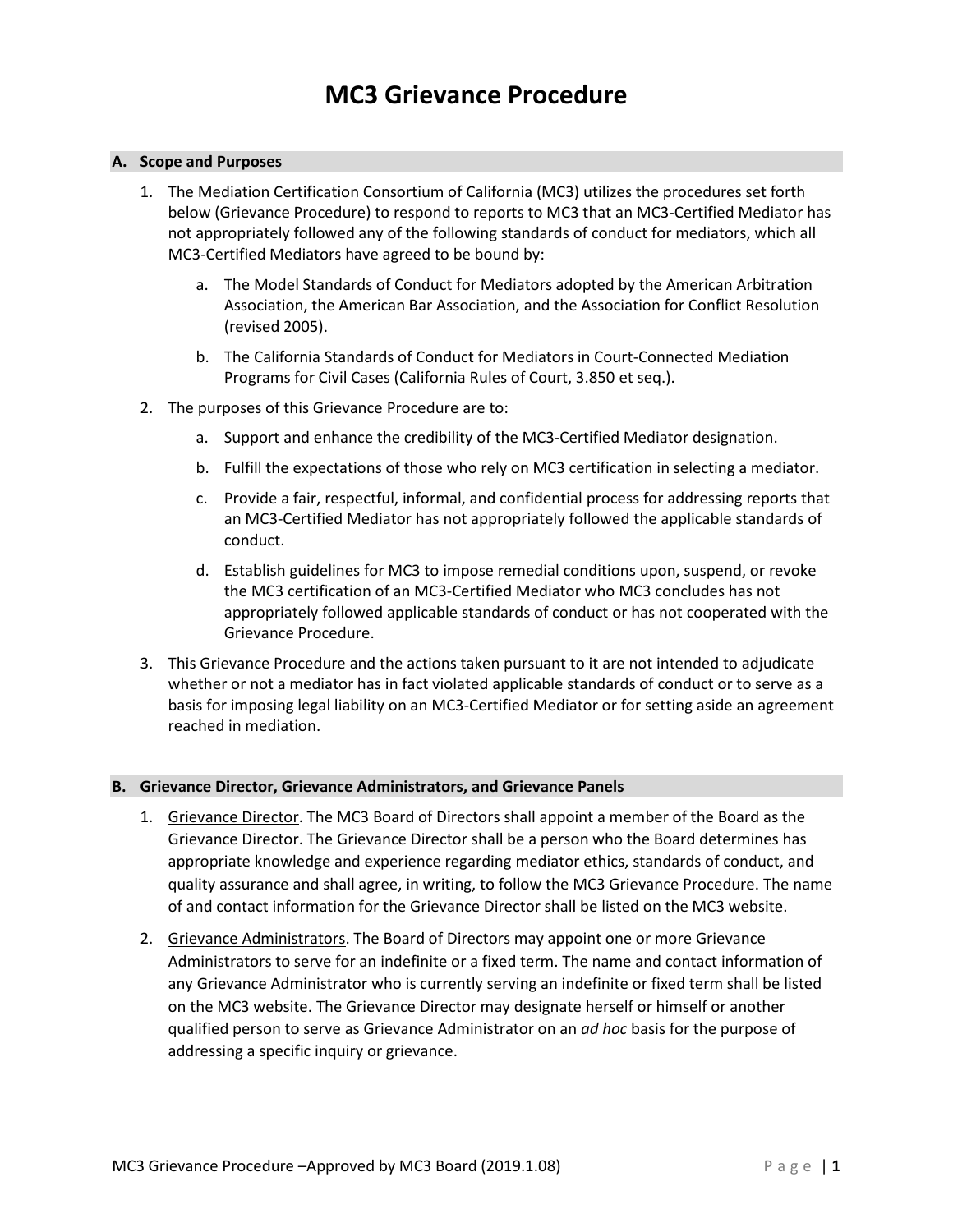- a. A person designated as a Grievance Administrator shall have appropriate knowledge and experience regarding mediator ethics, standards of conduct, and quality assurance and shall agree, in writing, to follow the MC3 Grievance Procedure.
- b. A Grievance Administrator shall serve on a volunteer basis unless compensation or a stipend is approved by the MC3 Board of Directors.
- 3. Grievance Panel. Upon the referral of a grievance by a Grievance Administrator to the MC3 Board of Directors, the Board may appoint a Grievance Panel to investigate that grievance and make recommendations to the Board. A Grievance Panel shall not include any Grievance Administrator who referred the grievance to the Board or performed other duties under Section E.

## **C. Informal Inquiry about Conduct of MC3-Certified Mediator**

- 1. Any person who has a question or concern about whether an MC3-Certified Mediator has appropriately followed the applicable standards of conduct may contact the Grievance Director or a Grievance Administrator who is then serving a fixed or indefinite term to informally and confidentially discuss the question or concern.
- 2. The Grievance Director or a Grievance Administrator who receives an inquiry:
	- a. Shall attempt to address the question or concern by providing relevant information about mediation and the applicable standards of conduct.
	- b. Shall inform the person that no formal action will be initiated based on the inquiry and of the process for initiating a formal grievance about an MC3-Certified Mediator.
	- c. May offer to contact the MC3-Certified Mediator to discuss or obtain additional information about the situation but shall only do so with the consent of the person making the inquiry.
	- d. Shall make a record of any inquiry that appears to indicate that an MC3-Certified Mediator may have not appropriately followed an applicable standard of conduct. To the extent the information is available, the record shall include the name and contact information of the person making the inquiry, the name of the MC3-Certified Mediator, and a brief summary of the pertinent circumstances. The record shall be maintained by the Grievance Director.
	- e. Shall maintain the confidentiality of the inquiry and shall not disclose it except as provided in this Grievance Procedure.

#### **D. Submission of Formal Grievance**

- 1. Any person who wishes to assert a formal report that an MC3-Certified Mediator has not appropriately followed an applicable standard of conduct shall submit a written grievance to the Grievance Director.
- 2. The written grievance should include:
	- a. The name and contact information of the person submitting the grievance.
	- b. The name and last known contact information of the MC3-Certified Mediator who the grievance is about.
	- c. The names and last known contact information of all known participants in any mediation(s) in which the MC3-Certified Mediator's conduct that is being complained of occurred.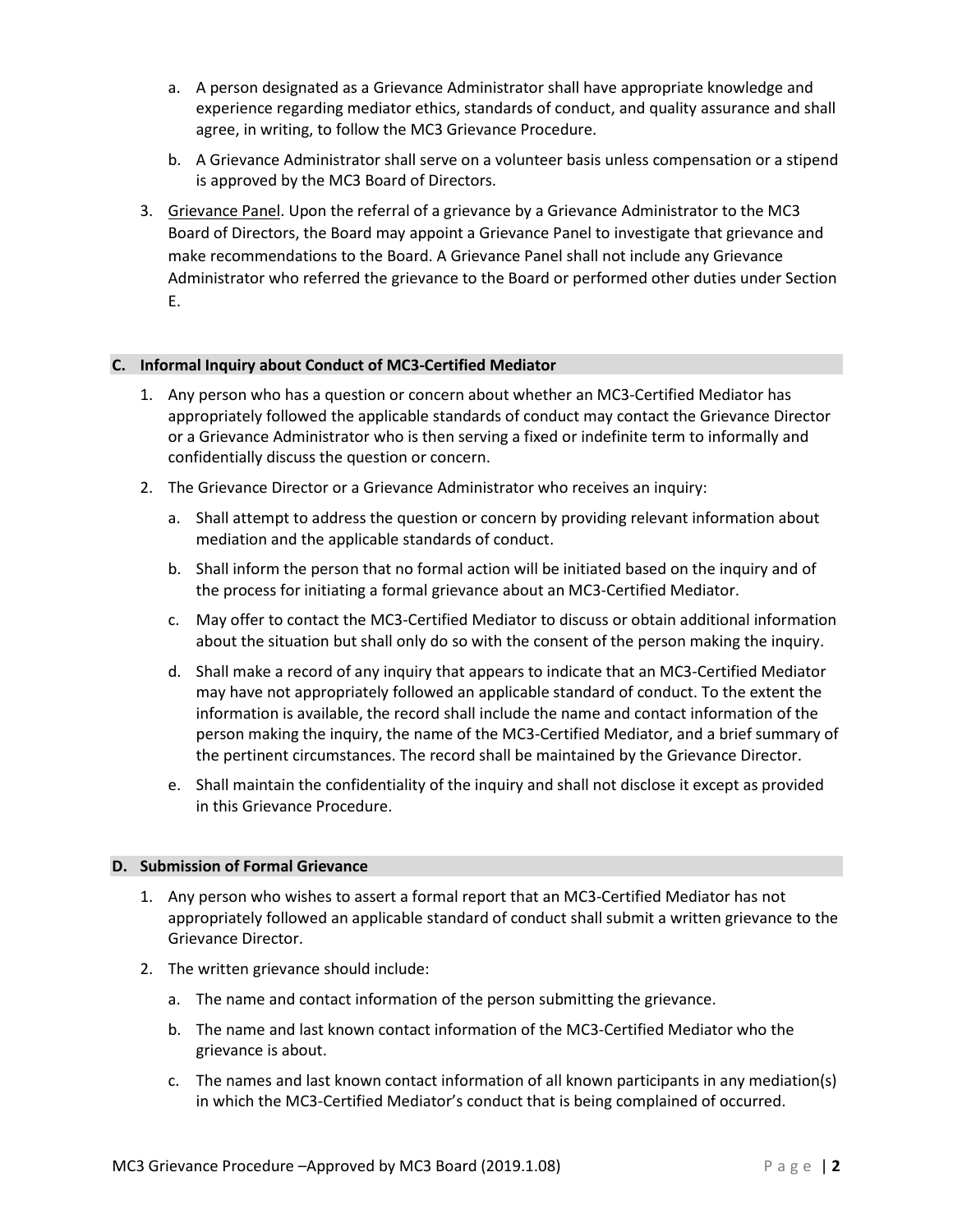- d. A list of the standard(s) of conduct that the person submitting the grievance believes the MC3-Certified Mediator did not appropriately follow and a general description of the pertinent circumstances concerning each such standard.
- 3. The written grievance shall be confidential and shall only be disclosed as provided in this Grievance Procedure.
- 4. Within 5 days after receiving a written grievance, the Grievance Director shall either:
	- a. Designate herself or himself as the Grievance Administrator for that grievance,
	- b. Designate a Grievance Administrator who is then serving an indefinite or fixed term as the Grievance Administrator for that grievance and forward the grievance to that Grievance Administrator, or
	- c. Designate an *ad hoc* Grievance Administrator for the purpose of administering the particular grievance and forward the grievance to that Grievance Administrator.

## **E. Grievance Administrator's Duties**

- 1. Acknowledgement of Grievance. Within 5 days after being designated pursuant to D.4, the Grievance Administrator shall send a written acknowledgement and a copy of this Grievance Procedure to the person who submitted the grievance. The Grievance Administrator may ask the person who submitted the grievance to provide additional information at this time or later in the process.
- 2. Preliminary Assessment and Closure. Within 14 days after being designated pursuant to D.4, the Grievance Administrator shall assess whether there is any reasonable basis for believing that an MC3-Certified Mediator may not have appropriately followed an applicable standard of conduct. If the Grievance Administrator does not see such any such basis in the written grievance, the Grievance Administrator shall discuss the grievance with the person who submitted it and allow that person to provide additional information and to supplement or amend the grievance. If the Grievance Administrator still does not see any reasonable basis for believing that an MC3- Certified Mediator may not have appropriately followed an applicable standard of conduct, the Grievance Administrator may close the grievance. The Grievance Administrator must report such a closure to the person who submitted the grievance and to the Grievance Director.
- 3. Notification to MC3-Certified Mediator. Unless the Grievance Administrator closes a grievance based on the preliminary assessment (under paragraph 2), within 21 days after being designated pursuant to D.4, the Grievance Administrator shall notify the MC3-Certified Mediator of the grievance and request the MC3-Certified Mediator's response, as follows:
	- a. The Grievance Administrator shall send the MC3-Certified Mediator who is the subject of the grievance copies of the written grievance and any amendments or supplements, this Grievance Procedure, and the MC3-Certified Mediator's agreement with MC3.
	- b. The Grievance Administrator may request that the MC3-Certified Mediator provide any information and documents that the Grievance Administrator considers relevant.
	- c. The Grievance Administrator shall request that the MC3-Certified Mediator respond to the grievance and to any request for information or documents, in writing, within 14 days after the notification. The Grievance Administrator or the Grievance Director may allow reasonable extensions of the MC3-Certified Mediator's time to respond, bearing in mind the goal of completing the Grievance Administrator's action on most grievances within 90 days after designation.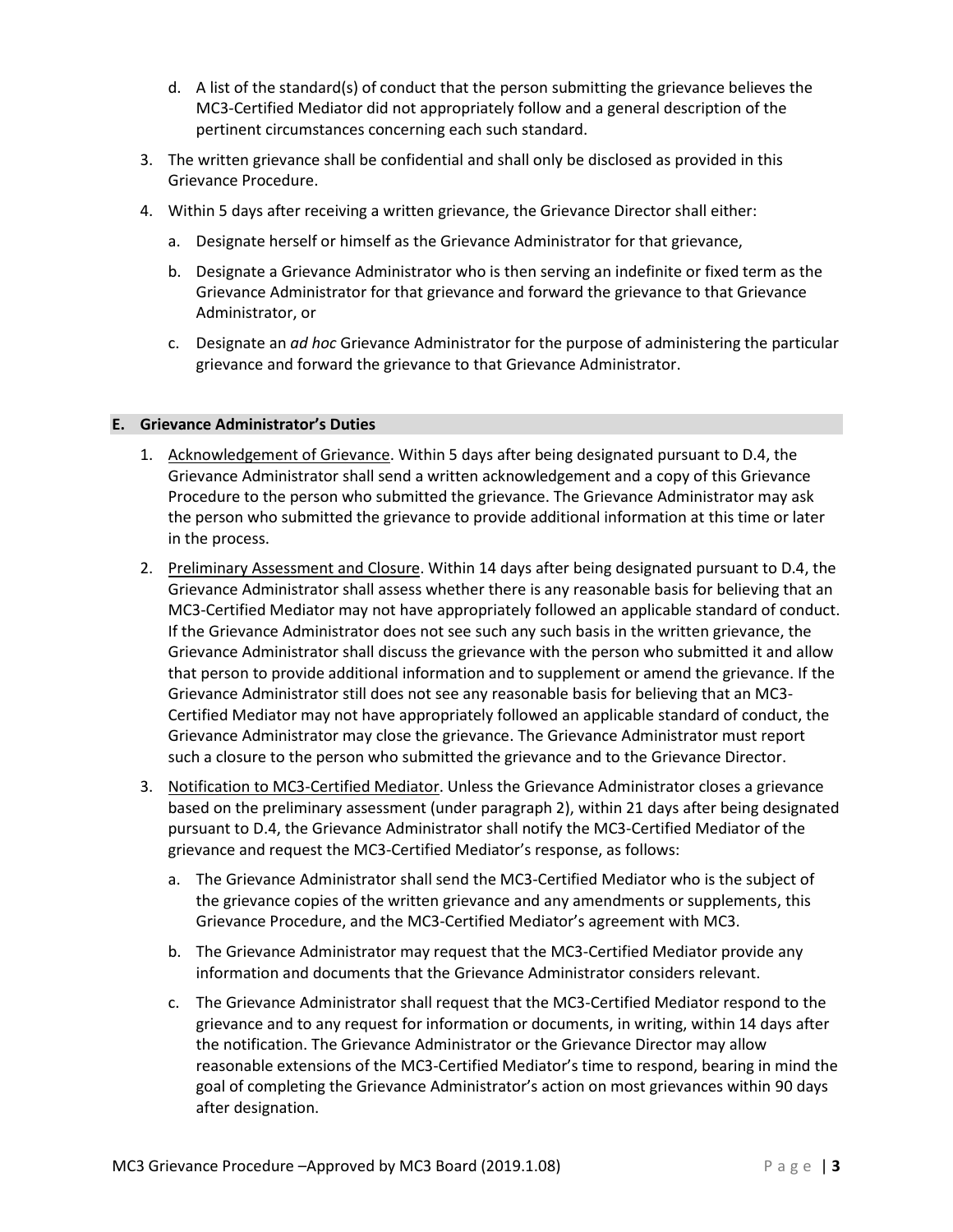- 4. Investigation. The Grievance Administrator shall gather information to determine whether it appears that the MC3-Certified Mediator did not appropriately follow an applicable standard of conduct and, if so, what action may be appropriate.
	- a. The Grievance Administrator may request that the person who submitted the grievance provide additional information or documents, either verbally or in writing.
	- b. At the time of or after providing the notification to MC3-Certified Mediator as provided in paragraph 3, the Grievance Administrator may request that the MC3-Certified Mediator provide additional information or documents, either verbally or in writing.
	- c. The Grievance Administrator may informally and confidentially discuss the grievance with the person who submitted it and with the MC3-Certified Mediator, either separately or, if they consent, together.
	- d. The Grievance Administrator may request information or documents from others, provided that the Grievance Administrator does not reveal any confidential information without the written consent of all participants in any confidential communications.
- 5. Closure, Resolution, or Referral by Grievance Administrator. Within 90 days after being designated pursuant to D.4, and after reviewing the grievance, any response from the MC3- Certified Mediator, and any additional information obtained through investigation, the Grievance Administrator shall take one of the following actions:
	- a. Administrative Closure. If it does not appear to the Grievance Administrator that the MC3- Certified Mediator did not appropriately follow any applicable standard of conduct, the Grievance Administrator may administratively close the grievance. The Grievance Administrator shall report any such administrative closure to the Grievance Director, who shall inform the person who submitted the grievance and the MC3-Certified Mediator that the grievance has been administratively closed.
	- b. Informal Disposition. If it appears that an MC3-Certified Mediator did not appropriately follow an applicable standard of conduct, but that revocation of the mediator's MC3 certification is clearly not warranted, the Grievance Administrator, the Grievance Director, and the MC3-Certified Mediator may agree, in writing, to an appropriate disposition that includes but may not be limited to one or more of the actions listed in Section G.1. The Grievance Director shall inform the person who submitted the grievance that the grievance has been addressed by an informal resolution with the MC3-Certified Mediator.
	- c. Referral to MC3 Board of Directors. If a grievance is not resolved by administrative closure or informal disposition as provided above, the Grievance Administrator shall refer the grievance to the MC3 Board of Directors. A referral to the Board shall include a copy of the written grievance (and any supplement or amendment thereto), any questions or requests for information that the Grievance Administrator submitted to the MC3-Certified Mediator, any written response of the MC3-Certified Mediator to the grievance or to any questions or requests for information, any additional information that the Grievance Administrator has obtained and believes may be helpful or pertinent in resolving the matter, the Grievance Administrator's recommendation of one or more of the actions listed in Section G.1., and the Grievance Administrator's reasons for that recommendation. The Grievance Administrator shall provide a copy of the referral to the MC3-Certified Mediator and notify the mediator that she or he may submit any response to the Grievance Director, for transmittal to the Board, within 14 days.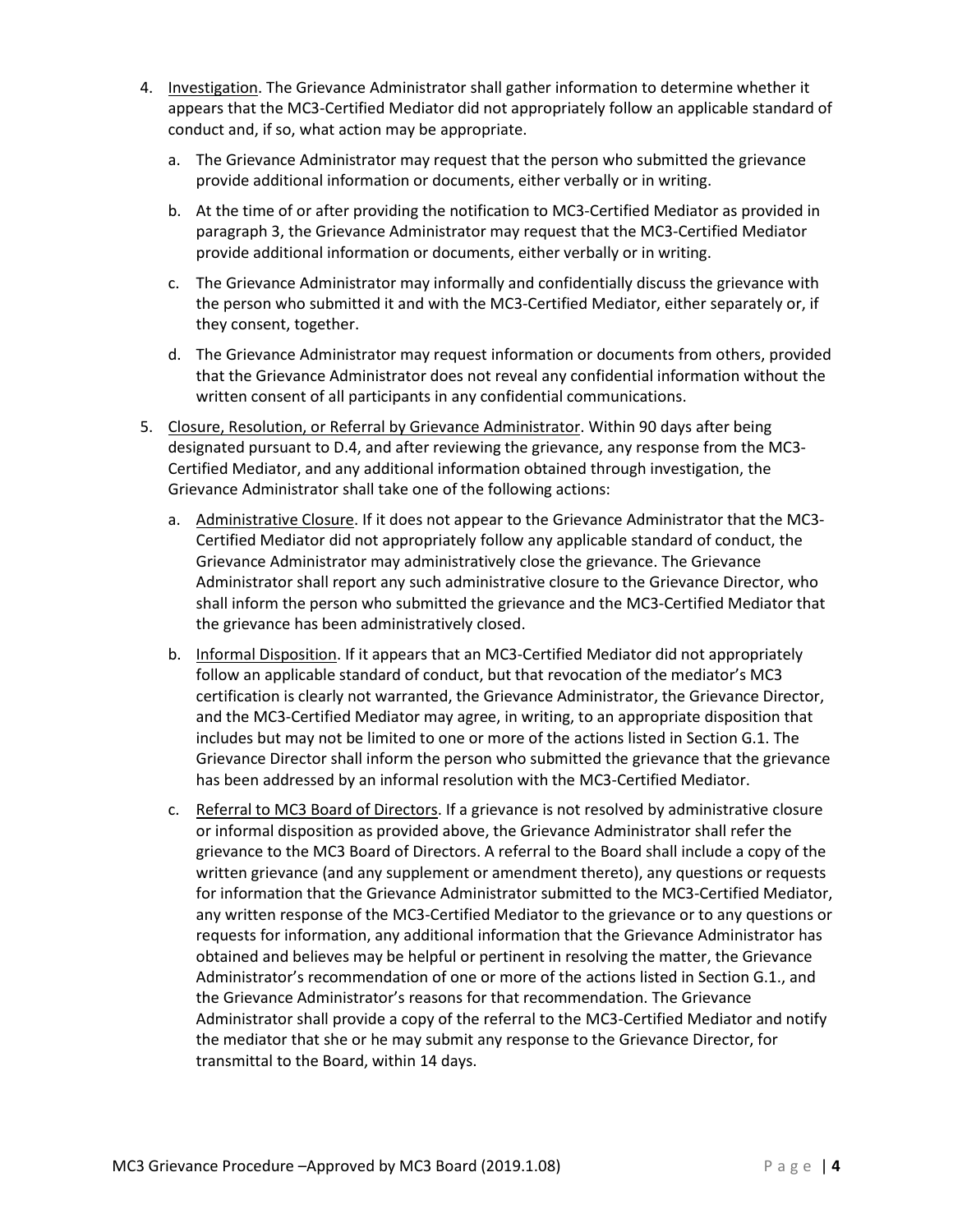6. Extension of Deadlines. Upon request by the Grievance Administrator, the Grievance Director or, if the Grievance Director is serving as Grievance Administrator, the President of MC3, may extend the times for the Grievance Administrator to complete the actions described above. In doing so, the Grievance Director or the President of MC3 shall consider the goal of completing the Grievance Administrator's action on most grievances within 90 days after designation.

## **F. Procedures on Referral to MC3 Board of Directors**

- 1. The MC3 Board of Directors shall consider any grievance that is referred by the Grievance Administrator and any response of the MC3-Certified Mediator at the next regularly scheduled Board meeting that occurs at least 30 days after the referral. At that time, the Board shall decide whether further investigation of the grievance shall be conducted.
- 2. The Board may appoint a Grievance Panel to conduct further investigation of the grievance and to recommend the action to be taken by the Board. A Grievance Panel shall include at least three persons who are knowledgeable about mediator ethics and standards of conduct and shall not include the Grievance Administrator who performed the duties under Section E with respect to the grievance.
- 3. The Board or a Grievance Panel may request to interview the person who submitted a grievance, the MC3-Certified Mediator, the Grievance Administrator who performed the duties under Section E, and other persons who may appear to have pertinent information. The Board and Grievance Panel shall not have authority to compel any person to participate in an interview but may consider a person's willingness to be interviewed in its recommendation and action. Interviews shall be informally conducted. They shall not be conducted under oath and the rules of evidence shall not apply.
- 4. The Board shall endeavor to determine the final action to be taken upon any grievance referred to it within 90 days after referral by the Grievance Administrator.
- 5. All Board discussions about a grievance or the action to be taken concerning a grievance shall occur in closed session.
- 6. The decision of the MC3 Board concerning the action to be taken on a grievance is final and not subject to reconsideration, review, or appeal.
- 7. The MC3 President will communicate the MC3 Board's final decision to the person who submitted the grievance and to the MC3-Certified Mediator, in writing.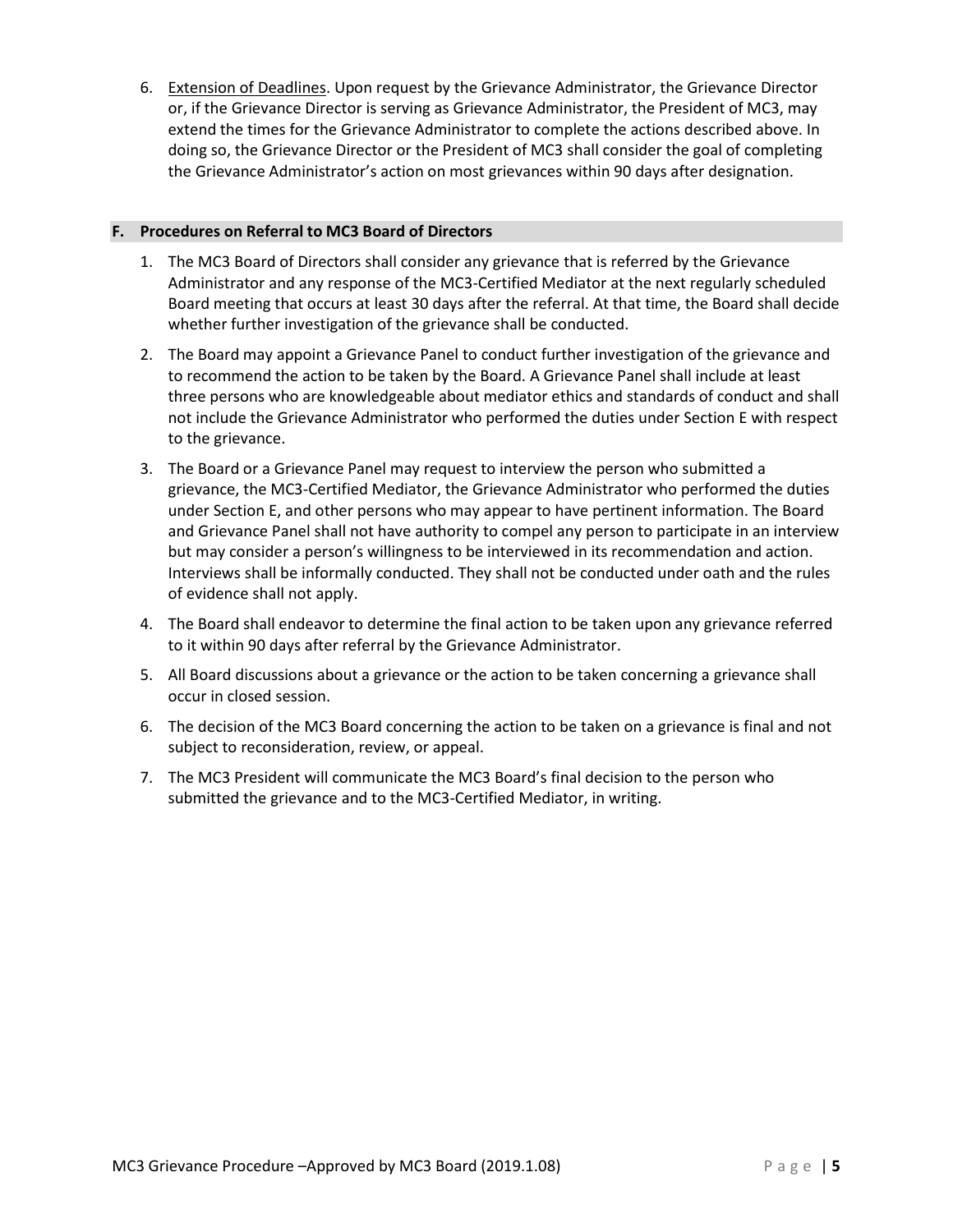#### **G. Permissible Actions and Criteria for Action on Grievances**

- 1. Permissible Actions on Grievance. The Grievance Panel may recommend and the MC3 Board may take one or more of the following actions upon a grievance:
	- a. Close the grievance without further action;
	- b. Counsel, admonish, or reprimand the MC3-Certified Mediator;
	- c. Require that the MC3-Certified Mediator obtain additional training, supervision, or experience as a condition to retaining MC3 certification;
	- d. Suspend the MC3-Certified Mediator's MC3 certification for a specified period of time or until additional training, supervision, or experience that has been required is completed; or
	- e. Revoke the MC3-Certified Mediator's MC3 certification and prohibit the mediator from reapplying for MC3 certification for a specified period of time.
- 2. Criteria for Determining Action on Grievance. In determining what action to recommend or take concerning a grievance, the Grievance Panel and the MC3 Board shall consider the following factors:
	- a. Whether and, if so, how clearly it appears that the MC3-Certified Mediator did not appropriately follow an applicable standard of conduct;
	- b. The extent to which an act or omission that did not appropriately follow an applicable standard undermines the integrity, goals, or values of mediation or of MC3 certification;
	- c. Whether an act or omission that did not appropriately follow an applicable standard was committed or omitted to comply with another applicable standard or legal obligation and, if so, the extent to which the MC3-Certified Mediator exercised sound judgement in deciding how to address this situation;
	- d. The amount of time that has passed since an act or omission that did not appropriately follow an applicable standard and the MC3-Certified Mediator's actions to improve his or her knowledge and skills during this time;
	- e. The extent to which the MC3-Certified Mediator cooperated and demonstrated selfreflection during the Grievance Procedure;
	- f. Any history of inquiries or grievances about the MC3-Certified Mediator; and
	- g. Other factors that the Grievance Panel and the MC3 Board find pertinent.

#### **H. Timeframes for Acting**

MC3 and its Grievance Director, Grievance Administrators, Grievance Panels, and Board of Directors shall make reasonable efforts to perform the tasks described in this Grievance Procedure within the specified time period. However, the non-completion of an action within the specified time shall not constitute a basis for challenging or invalidating any action upon a grievance.

#### **I. Recusal**

1. Any member of the MC3 Board of Directors or a Grievance Panel, Grievance Director, or Grievance Administrator shall recuse herself or himself from acting with regard to any grievance in which she or he has a personal, business, or financial relationship or interest that might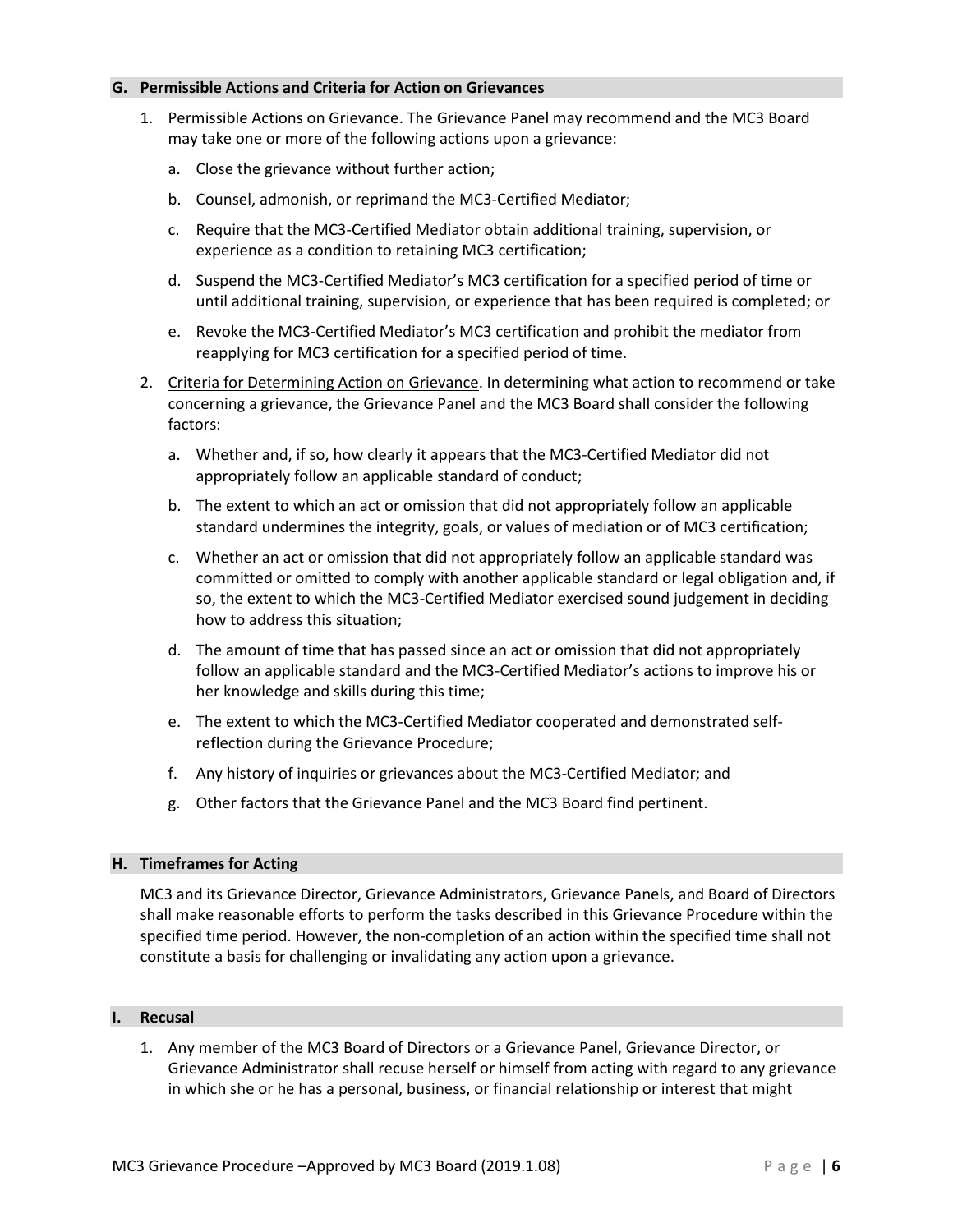reasonably raise a question about her or his impartiality. The following circumstances do not alone raise a question about impartiality that requires recusal:

- a. The fact that a member of the MC3 Board of Directors, Grievance Director, Grievance Administrator, or Grievance Panel Member is also an MC3-Certified Mediator, or
- b. A relationship that is based solely on the fact that the person who is the subject of a grievance is an MC3-Certified Mediator.
- 2. Any member of the MC3 Board of Directors who served as the Grievance Administrator or on the Grievance Panel that considered a grievance shall recuse herself or himself from any vote on the action to be taken regarding that grievance.
- 3. In the event that one or more members of the MC3 Board of Directors is recused with respect to a grievance, the members of the Board who are not recused shall act on behalf of the Board with respect to the Grievance. If all members of the Board are recused, the Board shall appoint one or more persons whose impartiality is not reasonably subject to question to perform the actions that would otherwise be performed by the Board.
- 4. In the event that a Grievance Panel member is recused with respect to a grievance, the Grievance Director shall appoint another Grievance Panel member to act with respect to that grievance.
- 5. In the event that the Grievance Director is recused with respect to a grievance, the Board of Directors shall appoint an acting Grievance Director to act with respect to that grievance.
- 6. In the event that a Grievance Administrator is recused with respect to a grievance, the Grievance Director or the MC3 Board of Directors shall appoint another Grievance Administrator to act with respect to that grievance.

# **J. Confidentiality of Grievance Proceedings and Records**

- 1. In General. All communications, proceedings, and records concerning grievances about MC3-Certified Mediators shall occur in private and be kept confidential except as provided in this Grievance Procedure or as otherwise required by law.
- 2. Preserving Confidentiality of Mediation Communications. Grievance proceedings will be conducted in a manner that preserves the confidentiality of mediation communications, including the confidentiality of any communications between the MC3-Certified Mediator and individual mediation participants or subgroups of mediation participants.
- 3. Internal Disclosures. MC3 directors, officers, employees, Grievance Directors, Grievance Administrators, and Grievance Panel members may disclose and discuss inquiries, grievances, and grievance proceedings with one another to the extent necessary to administer and monitor Grievance Procedures.
- 4. Public Disclosures. If an MC3-Certified Mediator's MC3 certification is suspended or revoked, this action shall be reflected on the MC3 website. The MC3 Board of Directors may, in its discretion, authorize public disclosure of the name of an MC3-Certified Mediator against whom action was taken, the action taken, and the general basis on which the action was taken, provided that doing so does not disclose any confidential mediation communications. No other information or records concerning the receipt, investigation, or resolution of an inquiry or a grievance will be open or disclosed to the public.